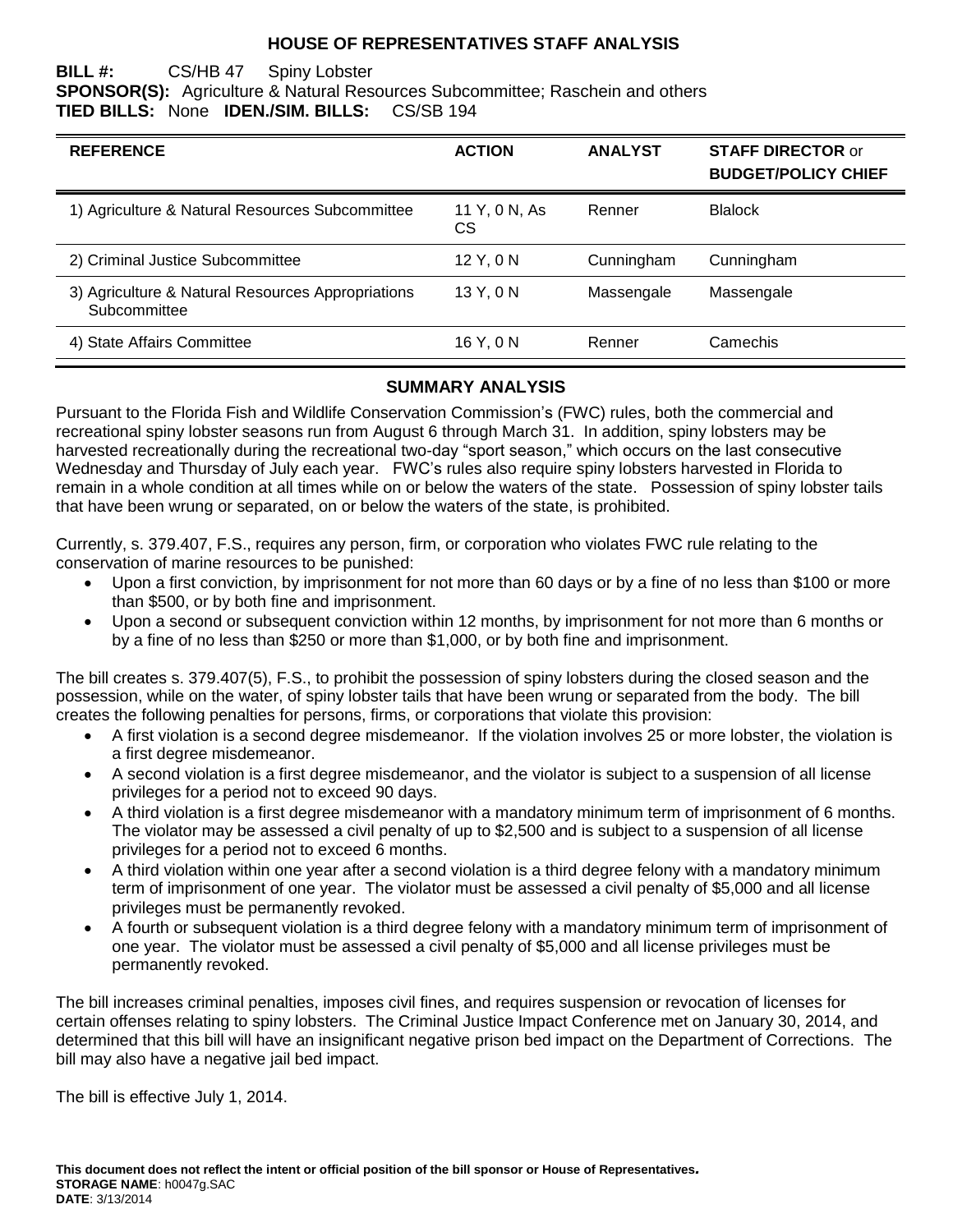## **FULL ANALYSIS**

## **I. SUBSTANTIVE ANALYSIS**

## A. EFFECT OF PROPOSED CHANGES:

## **Spiny Lobsters**

One hundred percent of spiny lobsters commercially harvested $<sup>1</sup>$  in the U.S. come from Florida, with</sup> approximately 90 percent harvested in the Florida Keys.<sup>2</sup> Chapter 379, F.S., imposes regulations to ensure the long-term sustainability of the spiny lobster, including regulations that require licensure, establish closed seasons and areas, create a lobster trap certificate program, and that impose minimum size limits, gear restrictions, and trap specifications. The Florida Fish and Wildlife Conservation Commission (FWC) regulates spiny lobster fishing that occurs in Florida waters.<sup>3</sup>

#### Harvest Season

 $\overline{\text{According to FWC}}$ 's rules, both the commercial and recreational<sup>4</sup> spiny lobster seasons run from August 6 through March 31.<sup>5</sup> Consequently, no person is allowed to harvest, attempt to harvest, or have in his possession, regardless of where taken, any spiny lobster during the closed season of April 1 through August 5 of each year. <sup>6</sup> FWC's rules provide one exception to this prohibition by allowing spiny lobsters to be harvested recreationally during the recreational two-day "sport season," which occurs on the last consecutive Wednesday and Thursday of July each year.<sup>7</sup>

#### Wrung Tails

FWC's rules require spiny lobsters harvested in Florida to remain in a whole condition at all times while on or below the waters of the state.<sup>8</sup> Possession of spiny lobster tails that have been wrung or separated, on or below the waters of the state, is prohibited.<sup>9</sup>

#### **Penalties**

Section 379.407, F.S., requires any person, firm, or corporation who violates any provision of ch. 379, F.S., or any FWC rule relating to the conservation of marine resources to be punished:

- Upon a first conviction, by imprisonment for not more than 60 days or by a fine of no less than \$100 or more than \$500, or by both fine and imprisonment.
- Upon a second or subsequent conviction within 12 months, by imprisonment for not more than 6 months or by a fine of no less than \$250 or more than \$1,000, or by both fine and imprisonment.

A court must assess additional penalties against any commercial harvester convicted of major violations.<sup>10</sup> For purposes of spiny lobster, a major violation is a violation of statute or FWC rules that involves more than 100 illegal spiny lobsters. In such instances, the court must impose an additional penalty of \$10 for each illegal spiny lobster, or part thereof, involved in the violation.<sup>11</sup>

Section 379.407(2), F.S. <sup>11</sup> *Id*.

 $\overline{a}$ <sup>1</sup> "Harvest" means the catching or taking of spiny lobster by any means whatsoever, followed by a reduction of such spiny lobster to possession. Spiny lobsters that are caught but immediately returned to the water free, alive and unharmed are not harvested. In addition, temporary possession of a spiny lobster for the purpose of measuring it to determine compliance with the minimum size requirements does not constitute harvesting, provided that it is measured immediately after taking, and immediately returned to the water free, alive and unharmed if undersized. Rule 68B-24.002(6), F.A.C.

 $2$  FWC 2014 analysis. On file with the Agriculture & Natural Resources Subcommittee.

<sup>3</sup> *Id*.

<sup>&</sup>lt;sup>4</sup> In Florida, in order to commercially harvest spiny lobster, a person must possess a Saltwater Products License, a Restricted Species Endorsement, and either a Spiny Lobster Endorsement (C) or a Lobster Dive Endorsement (CD). Recreational harvesting requires a valid recreational saltwater fishing license and a spiny lobster permit. FWC 2014 analysis. On file with the Agriculture & Natural Resources Subcommittee.

<sup>5</sup> Rule 68B-24.005(1), F.A.C.

<sup>6</sup> *Id*.

<sup>&</sup>lt;sup>7</sup> During the two-day sport season, persons may not harvest spiny lobster by any means other than by diving or with the use of a bully net or hoop net. In Monroe County, persons may not harvest spiny lobster by diving at night (from one hour after official sunset until one hour before official sunrise), or in or from the waters of John Pennekamp Coral Reef State Park. Rule 68B-24.005(2), F.A.C.  $8$  Rule 68B-24.003, F.A.C.

<sup>9</sup> *Id*. Unless the spiny lobster are being imported pursuant to Rule 68B-24.0045, F.A.C., or were harvested outside the waters of the state and the wringing or separation was pursuant to a federal permit allowing such wringing or separation.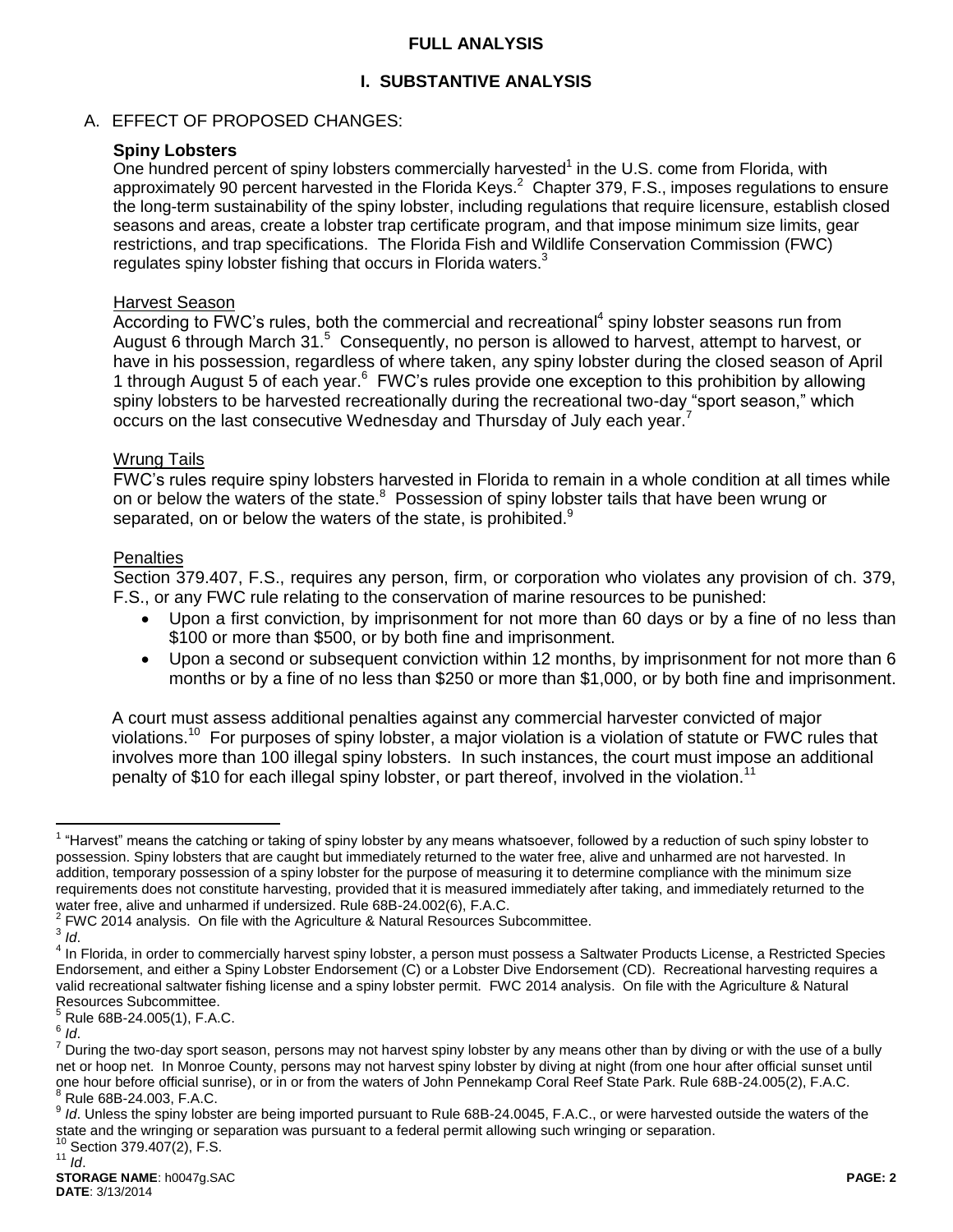## **Effect of the Bill**

The bill creates s. 379.407(5), F.S., to specify that it is a major violation to possess spiny lobster during the closed season or, while on the water, to possess spiny lobster tails that have been wrung or separated from the body, unless the possession is allowed by FWC rule. Any person, firm, or corporation that violates this provision is subject to the following penalties:

- A first violation is a second degree misdemeanor.<sup>12</sup> If the violation involves 25 or more lobster, the violation is a first degree misdemeanor. $13$
- A second violation is a first degree misdemeanor, and the violator is subject to a suspension of all license privileges for a period not to exceed 90 days.
- A third violation is a first degree misdemeanor with a mandatory minimum term of imprisonment of 6 months. The violator may also be assessed a civil penalty of up to \$2,500 and is subject to a suspension of all license privileges for up to six months.
- A third violation within one year after a second violation is a third degree felony<sup>14</sup> with a mandatory minimum term of imprisonment of one year. The violator must also be assessed a civil penalty of \$5,000 and all license privileges must be permanently revoked.
- A fourth or subsequent violation is a third degree felony with a mandatory minimum term of imprisonment of one year. The violator must also be assessed a civil penalty of \$5,000 and all license privileges must be permanently revoked.

The bill also amends s. 379.401, F.S., to conform a cross-reference.

B. SECTION DIRECTORY:

**Section 1.** Amends s. 379.407, F.S., relating to penalties for certain violations relating to spiny lobsters.

**Section 2.** Amends s. 379.401, F.S., conforming a cross-reference.

**Section 3.** Provides an effective date of July 1, 2014.

# **II. FISCAL ANALYSIS & ECONOMIC IMPACT STATEMENT**

- A. FISCAL IMPACT ON STATE GOVERNMENT:
	- 1. Revenues:

Although there is an increase in assessed fines based on certain offenses relating to spiny lobsters, the number of potential violators is unknown. Therefore, the amount of revenue to be collected by the Fish and Wildlife Conservation Commission is indeterminate.

2. Expenditures:

The Criminal Justice Impact Conference met on January 30, 2014, and determined that this bill will have an insignificant negative prison bed impact on the Department of Corrections.

<sup>13</sup> A first degree misdemeanor is punishable by up to one year in county jail and a \$1,000 fine. Sections 775.082 and 775.083, F.S. <sup>14</sup> A third degree felony is punishable by up to five years imprisonment and a \$5,000 fine. Sections 775.082 and 775.083, F.S.

**STORAGE NAME**: h0047g.SAC **PAGE: 3 DATE**: 3/13/2014

 $\overline{a}$  $12$  A second degree misdemeanor is punishable by up to 60 days in county jail and a \$500 fine. Sections 775.082 and 775.083, F.S.